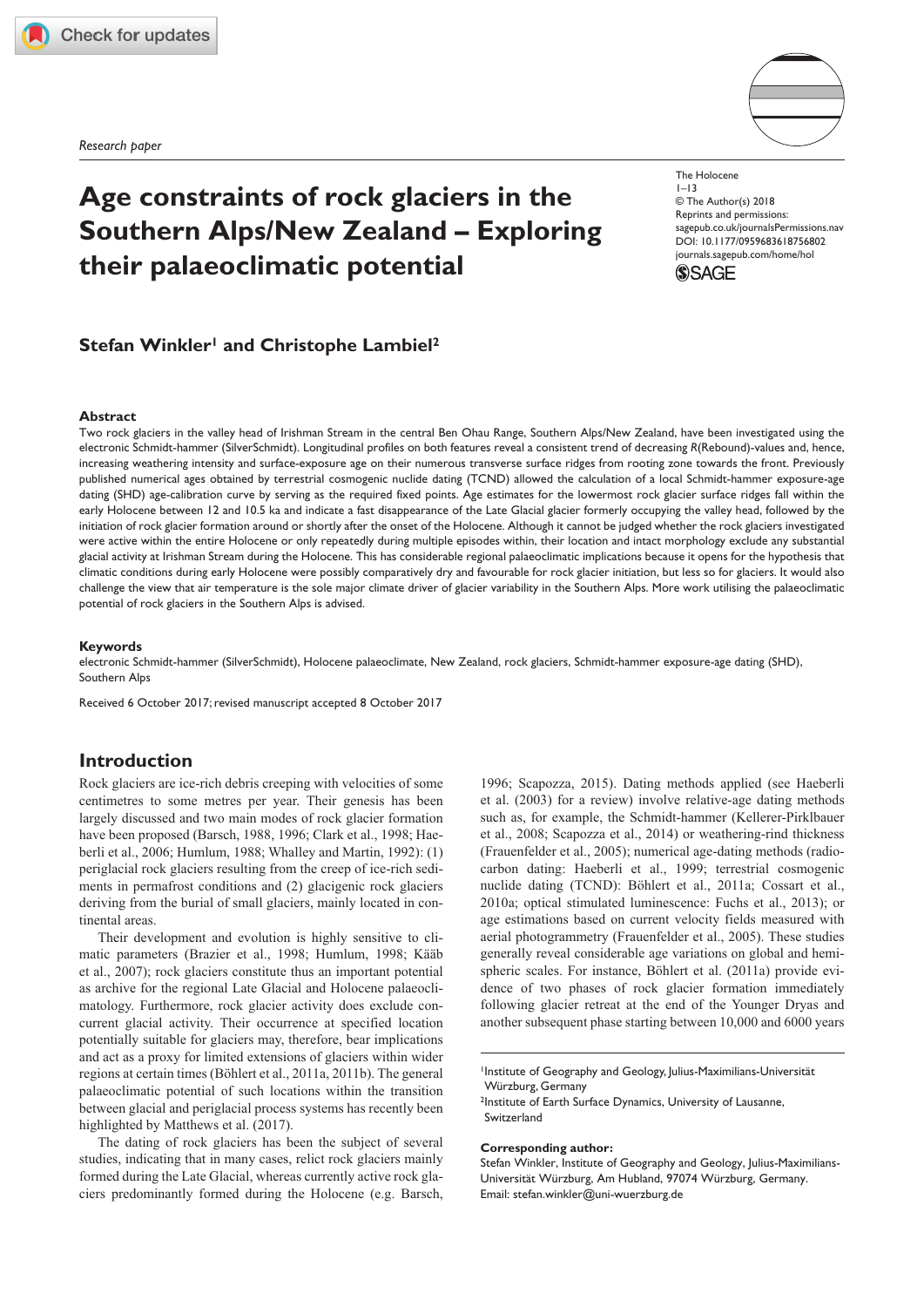ago in the European Alps. Early-Holocene ages of 10,000–8000 years are also reported by Kellerer-Pirklbauer et al. (2008) and Kellerer-Pirklbauer (2008) from northern Europe, whereas a start of formation just prior or during the Holocene Thermal Maximum is given by Scapozza (2015) for the Swiss Alps. Younger ages were, however, obtained by Cossart et al. (2010) who propose late-Holocene ages of 2500 years in the French Alps. These patterns likely reflect different regional palaeoclimatic developments during the Holocene and underline their potential as climate proxies.

Although not uncommon within the dryer eastern parts of the Southern Alps, New Zealand, comparatively few previous studies (e.g. Brazier et al., 1998; Jeanneret, 1975; Kirkbride and Brazier, 1995) have focused on the spatial distribution of rock glaciers or their dynamics and evolution (see Sattler et al., 2016). The first complete rock glacier inventory for the Southern Alps has only been completed recently (Sattler et al., 2016) and neither a systematic monitoring programme nor detailed recent studies on their age constraints have yet been undertaken. In our study area, the Ben Ohau Range, rock glaciers have been incorporated in the subdivision of Holocene deposits by Birkeland (1982) and their stratification classification would suggest an early late-Holocene age (3000–4000 years old), previous work of McGregor (1967) even a somewhat younger age. But because these old studies mainly apply relative-age dating methods and, for example, significantly underestimate the ages of Late Glacial/early-Holocene moraines studied by Kaplan et al. (2010), these old age estimates seem unreliable (see below). Many rock glaciers in the Southern Alps are located in cirques or valley heads formerly occupied by glaciers during the Late Glacial. Obtaining information about the timing of rock glacier initiation alongside age constraints for their successive development and dynamics will, therefore, yield evidence about the retreat of glaciers and a related decrease of glacial activity at those sites to potentially help understanding the regional palaeoclimatic conditions during the Late Glacial/Holocene transition and the early Holocene.

It is a common view that glacier extension in the Southern Alps has been continuously reduced during the Holocene caused by long-term warming related to an underlying increase of solar insolation following the orbital trend (Kaplan et al., 2013; Solomina et al., 2015). There is, however, to date only fragmentary reliable morphological evidence of the proposed larger early-Holocene glacier expansion to confirm this (Kaplan et al., 2013; Putnam et al., 2012), often explained by potentially efficient erosional censoring sensu Kirkbride and Winkler (2012) in the highly dynamic geomorphological environment. Model-based glaciological studies postulating that regional Holocene glacier variability very strongly depends on air temperatures (Anderson and Mackintosh, 2006; Mackintosh et al., 2017) support such considerations. The latter view is, however, challenged by work on glacier fluctuations during the late 20th century CE and its conclusion that atmospheric circulation patterns and precipitation changes are equally important drivers for the maritime New Zealand glaciers (Chinn et al., 2005; Clare et al., 2002). Furthermore, the absence of widespread early-Holocene glacier advances would correspond to the glacier chronology of mid-latitudinal mountain glaciers in South America (cf. Kaplan et al., 2016; Menounos et al., 2013; Strelin et al., 2014) and underline postulated teleconnections between both regions (Fitzharris et al., 2007). Chronological studies on rock glaciers in the Southern Alps could provide an alternative way to assess this issue. Any formation of rock glaciers at early stages during the Holocene would open for the hypothesis that Late Glacial glaciers in the Southern Alps retreated faster and were more significantly retracted immediately at the onset of the early Holocene than previously anticipated. Keeping in mind that rock glaciers required permafrost for their formation, the early Holocene must (still) have been cold enough despite

comparatively moderately lowered air temperatures during the Late Glacial (Doughty et al., 2013) and the following long-term warming trend during the Holocene (Kaplan et al., 2013). Therefore, retracted early-Holocene glaciers could provide a palaeoclimatic signal for climatic conditions too dry for glaciers, thus questioning the postulated strong dependency on temperature conditions only. In many northern hemispheric regions, rock glacier initiation following the mid-Holocene Thermal Optimum and even as late as during the 'Little Ice Age' (LIA) (Janke et al., 2013) reflects hemispheric climate patterns (Wanner et al., 2011). By contrast, predominant rock glacier formation in the Southern Alps taking place during the early Holocene would nicely underline different hemispheric patterns aligned with the respective palaeoclimatic conditions.

But unlike single-age landforms related to comparatively short-lived events (e.g. moraines formed during individual glacier advances), obtaining age estimates for the initiation of rock glacier formation and its subsequent development constitute a more difficult methodological task. The characteristic rock glacier morphology and dynamics require large sample sizes with any type of surface-exposure dating because every single surface boulder inhibits the potential of ongoing disturbance after its initial accumulation. Following pilot studies of using the Schmidt-hammer for (relative) dating of moraines on glacier forelands in Aoraki/Mt Cook National Park (Winkler, 2005), Schmidt-hammer exposureage dating (SHD) has subsequently been successfully applied on moraines as well as on (glacio)fluvial terraces in the Southern Alps (Stahl et al., 2013; Winkler, 2009, 2014). In particular, the widespread and comparatively homogeneous 'greywacke' of the Torlesse composite terrane dominating east of the Main Divide (Cox and Barrell, 2007) has proven to be suitable for Schmidthammer studies, even indicating potential for the development a regional age-calibration curve like Matthews and Owen (2010) did in Southern Norway (Winkler and Corbett, 2014). But whereas the Schmidt-hammer has already been applied on rock glaciers in the European Alps, Iceland and Norway (e.g. Böhlert et al., 2011b; Frauenfelder et al., 2005; Kellerer-Pirklbauer et al., 2008; Matthews et al., 2013; Rode and Kellerer-Pirklbauer, 2011; Scapozza et al., 2014), neither rock glaciers nor any other periglacial landforms have previously been sampled in the Southern Alps of New Zealand.

The primary aim of our study is to test whether SHD can successfully be applied on rock glaciers in the Southern Alps and to compare the results obtained with those of similar studies on rock glaciers elsewhere. We will, furthermore, calculate a local SHD age-calibration curve by using fixed points in the form of TCND ages previously published by Kaplan et al. (2010) to gain age constraints for the rock glaciers investigated and enable interpretation of their initiation and dynamics. Finally, by comparing this information with established glacier chronologies, the potential of further studies on rock glaciers as palaeoclimatic archives will be discussed briefly.

## **Study area**

The high-altitude valley head of Irishman Stream in the Ben Ohau Range between Lakes Ohau and Pukaki is located roughly 30 km southeast of the Main Divide of the Southern Alps. It contains a number of separate rock glaciers – two selected for this study (Figures 1–3). Rock glacier 1 is a 400 m long landform composed of a succession of ridges and furrows. Altitudes range from 1870 m a.s.l. at the front to 1990 m a.s.l. at the rooting zone (or head), which places this rock glacier below the suggested lower limit of modern permafrost at *c*. 2000 m a.s.l. (Brazier et al., 1998; Kirkbride and Brazier, 1995) and the modelled permafrost distribution by Sattler et al. (2016). Whereas rock glacier 1 is the lowermost rock glacier in the entire valley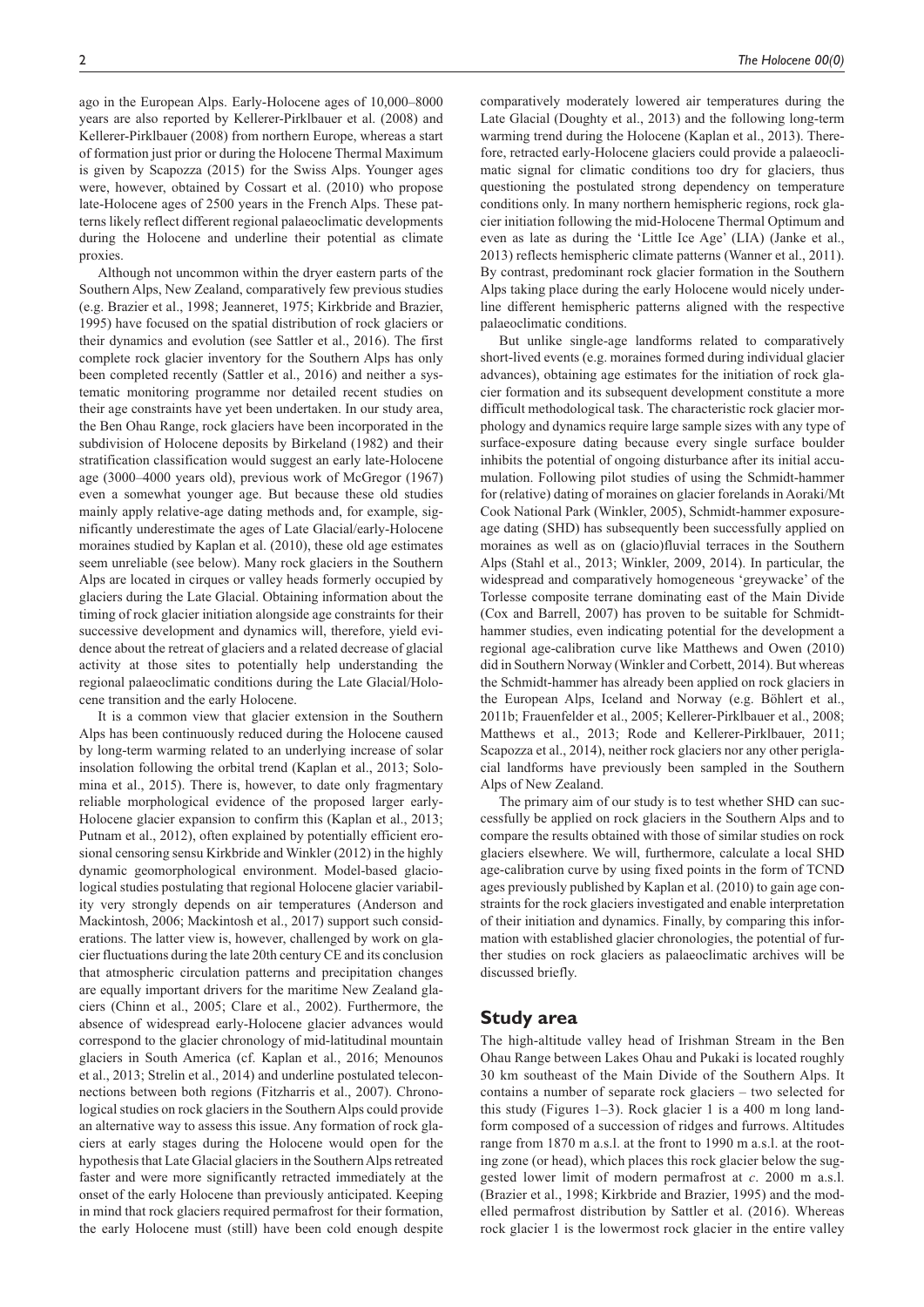

Figure 1. Aerial orthophoto with contours of the Irishman Stream valley head and its location within New Zealand and the Ben Ohau Range, respectively (inserts). Main contours show 50-m intervals, auxiliary ones 10-m intervals. The longitudinal profiles for Schmidt-hammer sampling on the two rock glaciers studied are shown alongside individual sample sites of 2014 and 2016. The TCND control sites refer to the ages published by Kaplan et al. (2010), complemented by 'young' control site No.6 (see text for further details; modified from Land Information New Zealand's online database [http://www.linz.govt.nz\)](http://www.linz.govt.nz).



**Figure 2.** Aerial photo taken 3 March 1960 (non-rectified) depicting the detailed morphology of the rock glaciers of the Irishman Stream valley head. The rock glaciers investigated (I and II) are indicated (cf. Figure 1), also three presumed late-Holocene/'Little Ice Age' moraines not investigated here in detail (see text; cf. Birkeland, 1982; Kaplan et al., 2010).

head, rock glacier 2 just reaches down to *c*. 2000 m a.s.l. It comprises two separate segments indicated by a prominent bend in its flow line between ridges 3 and 4 at about 2025/2030 m a.s.l. (Figure 1). The upper part trending relatively straight N–S appears to have marginally overridden the lower part, indicating a possible two-phase development.

The bedrock of the central Ben Ohau Range belongs to the Rakaia terrane of the Torlesse composite terrane, mostly undifferentiated dated as Permian to Triassic age (see Cox and Barrell (2007) for details). The original quartzofeldsphatic sandstones interbedded with silt and mudstones become more strongly metamorphosed and deformed towards the Alpine Fault northwest of our study area, but east of the Main Divide, 'greywacke' dominates. The 'massive' appearance of this rock type has previously proven to be suitable for Schmidt-hammer measurements (Stahl et al., 2013; Winkler, 2005). It weathers comparatively slowly while changing its fresh greyish surfaces into pinkish colours. This coincides with selective surface weathering and the common thin quartz veins, avoided with Schmidt-hammer sampling, stick out by up to 10 mm on Late Glacial boulders. But in general, the surface morphology of boulders is minimal and of no concern for the reliability of Schmidt-hammer measurements.

No detailed meteorological data are available for the study area. Mean annual air temperatures (MAAT) for active rock glaciers in the Southern Alps have been modelled to be positive and among the highest reported on a global scale (see Sattler, 2016; Sattler et al., 2016, for details). MAAT for Irishman Stream Valley head should be around 0°C or slightly above at 2000 m a.s.l and it has a southerly aspect. The high annual precipitation likely exceeds 10,000 mm on western slopes and, thanks to an 'overspill' effect, is also typical for the Main Divide of the Southern Alps itself and areas immediately to its east (Chater and Sturman, 1998; Griffiths and McSaveney, 1983; Henderson and Thompson, 1999). But it does not reach the central Ben Ohau Range. Irishman Stream is located east of the 2000 mm isohyet (Sattler, 2016; Tait et al., 2006). It seems too dry to support considerable Holocene glaciation, thus allowing the formation of rock glaciers practically absent in the more westward parts of the Southern Alps.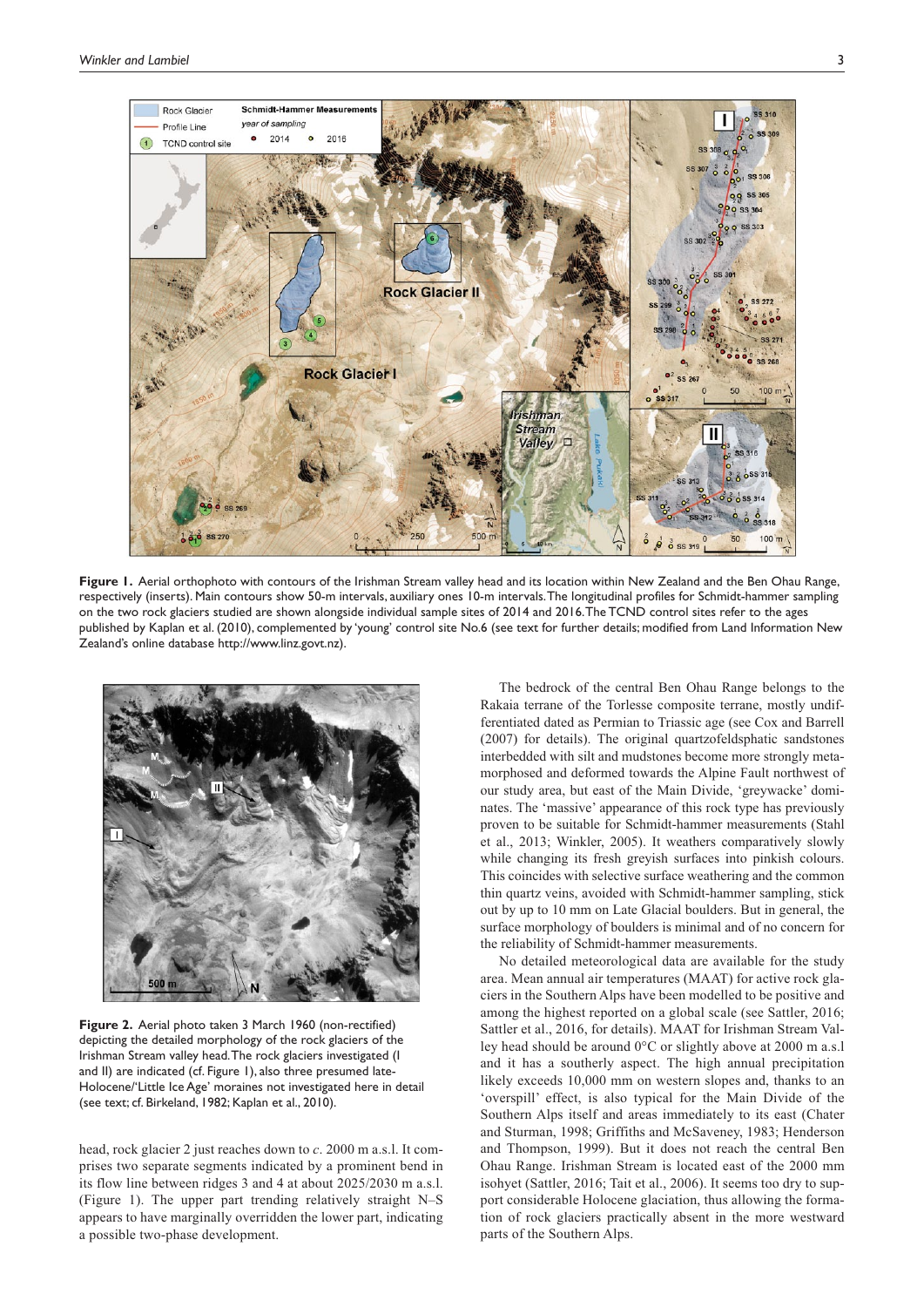

**Figure 3.** Irishman Stream valley head photos taken on 10 January 2016 and 15 February 2014 (Figure 3d): (a) The western valley head with the rock glaciers 1 and 2 investigated in this study (cf. Figures 1 and 2); (b) the eastern valley head with additional rock glaciers showing morphological signs of activity. (c) Displays the Late Glacial moraines of the former Late Glacial Irishman Stream Glacier as seen towards the south (outermost Late Glacial moraine indicated by arrows); (d) depicts a view from TCND fixed point 2 in northern direction towards rock glaciers and the valley headwall. (e) The typical ridge-and-furrow surface morphology of rock glacier; (f) was taken near the rooting zone of rock glacier 2.

# **Methods**

## *Schmidt-hammer measurements*

Schmidt-hammer measurements were carried out in February 2014 and January 2016. Electronic Schmidt-hammers (Silver-Schmidt) of the N-type configuration with calibrated impact energy of 2.207 Nm for the plunger (Proceq SA, 2012) were chosen to ensure high efficiency with acquiring substantial raw data in limited time. Although not attempted in our study, Winkler and Matthews (2014) have previously shown that Q-(velocity) values obtained by electronic Schmidt-hammers are interconvertible with *R*-(rebound) values of mechanical instruments, thus allowing comparison with existing data series. For simplification, all Silver-Schmidt Q-values indicating compressive strength of the boulder surfaces sampled when measured using an inbuilt sensor to record the rebound velocity of the plunger independent of its impact direction are called 'R-values' hereafter. This anticipates the manufacturer's decision to re-name impact data 'R-values' with the improved version of the electronic Schmidt-hammer (Rock-Schmidt; cf. Proceq SA, 2014; Winkler et al., 2016). All instruments used during fieldwork were checked for their calibration to the manufacturer's specifications. Detailed data from related preand post-fieldwork tests on the specific manufacturer's test anvil additionally allowed correcting the raw data for minor differences  $(\neg R = 1)$  that otherwise simply would have fallen within the acceptable range of tolerance for calibration.

Abundance of boulders suitable for sampling and character of the landforms investigated (rock glaciers and moraines) called for an established sampling design of single impacts on large numbers of boulders. With one impact each on 50 randomly selected boulders and multiple samples (preferably 3 or more) on every individual site, potential postdepositional disturbance in highalpine environments was also addressed, and preferable to designs using multiple impacts on fewer boulders. Individual samples were finally combined for every site after they had shown consistency without outliers. They are reported in the accepted standard format as mean *R*-values with 95% confidence ( $\alpha$  = 0.05) following Shakesby et al. (2006) and others using the equation:

$$
\bar{X} \pm ts / \sqrt{(n-1)} \tag{1}
$$

where  $\overline{X}$  = arithmetic mean, *s* = sample standard deviation, *t* = Student's *t* statistic and  $n =$  number of impacts (sample size). Because the rock glacier sites were initially expected to resemble a diachronous rather than a synchronous surface (i.e. with a considerable spread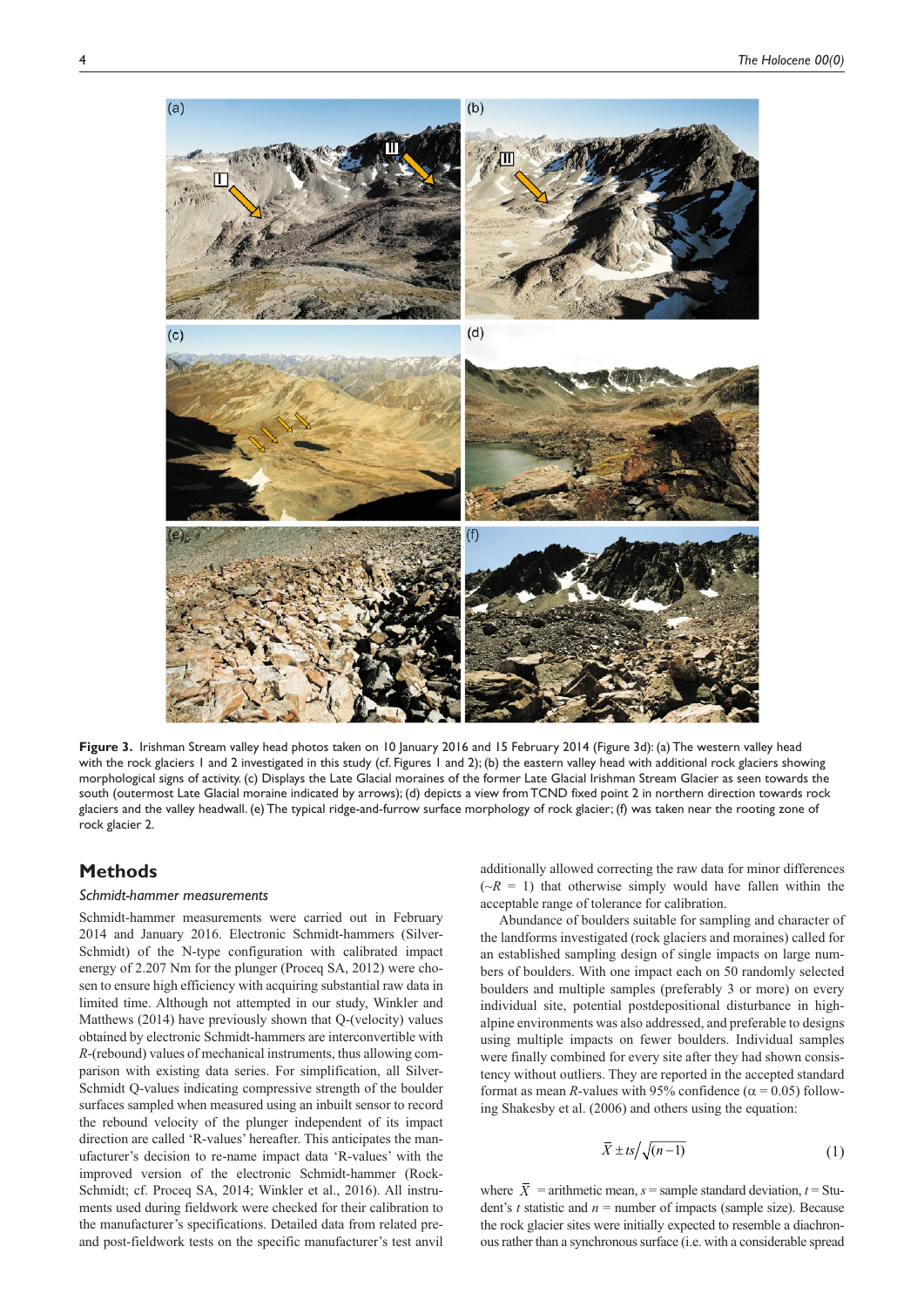Table 1. Fixed points for the SHD age-calibration curve at Irishman Stream.

| Site           | R-value <sup>a</sup> | n (boulders) | TCND ageb                  | n (samples) | Sample IDs <sup>c</sup> |
|----------------|----------------------|--------------|----------------------------|-------------|-------------------------|
|                | $54.18 \pm 1.84$     | 100          | $13100 \pm 339$            |             | $06-31 - 33,06-35 - 37$ |
| $\overline{2}$ | $55.04 \pm 1.46$     | 150          | $12800 \pm 300$            |             | $06 - 41/42$            |
| 3              | $55.49 \pm 1.28$     | 200          | $12100 \pm 300$            |             | 06-47                   |
| 4              | $57.32 \pm 1.08$     | 300          | $11900 \pm 300$            |             | 06-28                   |
| -5             | $54.58 \pm 1.06$     | 350          | $11650 \pm 490$            |             | 06-26/27                |
| 6              | $69.47 \pm 1.26$     | 50           | $100 \pm 100$ <sup>d</sup> | -           | -                       |

SHD: Schmidt-hammer exposure-age dating; TCND: terrestrial cosmogenic nuclide dating.

*R*-values and numerical ages of the selected fixed points for the SHD age-calibration curve of the Irishman Stream valley head (for position and altitude cf. Figure 1; see also text and Kaplan et al. (2010) for the original TCND dataset and their sample IDs; Kaplan et al. used the <sup>10</sup>Be-production model of Putnam et al. (2010), the only regional calibration scheme available for the Southern Alps to date).

<sup>a</sup>Mean of *R*-values (SilverSchmidt) with 95% confidences ( $\alpha$  = 0.05).

**bTCND** ages calculated on the basis of results published by Kaplan et al. (2010). With more than one sample, the arithmetic mean has been calculated (see text).

cOriginal TCND sample IDs of Kaplan et al. (2010).

d'Young' fixed point (see text).

of exposure ages as revealed by their *R*-values), detailed histograms were produced for all sites for further interpretation. Except Kolmogorov–Smirnov tests for normality, no further statistical analysis was performed at this stage.

In 2014, sampling was primarily carried out on Late Glacial and early-Holocene moraines ridges investigated by Kaplan et al. (2010) that eventually were used as fixed points for the calculation of SHD age-calibration curves (see below). Apart from one site that was re-sampled to ensure reproducibility, sampling in 2016 focused on the selected rock glaciers in the form of two longitudinal profiles from front to their rooting zone. Every individual transverse surface ridge along these profiles mapped with a differential GPS was sampled and treated as individual site. To avoid potential influence of micro-climatic and micro-weathering differences, furrows on the rock glacier surface between those ridges were avoided (except for one test site).

## *Calculation of Schmidt-hammer exposure-age calibration curves*

Reliable and well-documented TCND ages from Irishman Stream valley head reported by Kaplan et al. (2010) provided sufficient fixed points in the form of numerical age information required for the construction of a local age-calibration curve and subsequent application of SHD as described in detail by Matthews and Owen (2010) or Shakesby et al. (2011). Because Kaplan et al. (2010) applied the 10Be-production rates of Putnam et al. (2010), the only available regional calibration scheme available to date, no recalculation of their original data seemed necessary (see discussion). Late Glacial and early-Holocene moraine ridges investigated in their study have, thanks to the restricted catchment of Irishman Stream, the same source of debris with a visible dominance of dumped former supraglacial debris on their surface. Schmidthammer data were obtained on these moraines easily identifiable on the ground, supplemented by a 'young' fixed point in the form of 'fresh' appearing rock fall boulders at the uppermost rooting zone of rock glacier 2. This site was given a fixed age of  $100 \pm$ 100 years as best estimate. For our fixed points, we did not use the moraine ages calculated by Kaplan et al. (2010) as arithmetic means of all related TCND ages but only those individual samples located on the actual part of the moraine ridges we sampled with the SilverSchmidt (see Figure 1). An arithmetic mean for fixed point ages was only calculated if more than one individual sample was available for the part of the moraine we sampled (Table 1). The underlying rational was to avoid any potential influence of minor lithological and micro-climatic differences, or complications caused during the uninvestigated history of moraine formation. Importance of the latter was recently highlighted at nearby

Mueller Glacier by Rezninchenko et al. (2016) who presented evidence that the use of an arithmetic mean of related TCND ages may not necessarily be an appropriate way to calculate a reliable date for moraine formation in the specific geomorphological environment of the Southern Alps.

The procedure of calculating SHD calibration curves followed recent practice established and explained in detail by Matthews and Winkler (2011), Matthews et al. (2014) or Winkler et al. (2016). In their fundamental work on an ideal study site, Shakesby et al. (2011) confirmed that the *R*-value–age relationship is best described by a linear function. Local SHD studies (Winkler, 2014; Winkler and Corbett, 2014) came to the same conclusion and correspond to linear weathering intensity-age trends applied with the weathering-rind-thickness dating method in the region (Birkeland, 1982; Chinn, 1981, and others). Even with the limited spread of available fixed points preventing better local re-assessment, initial testing also demonstrated better fit of linear versus exponential functions and provided, together with those abovementioned results, sufficient confidence about the applied shape of the SHD calibration curves that follow the standard equation for linear regression:

$$
y = a + bx \tag{2}
$$

where  $y =$  surface age in years,  $x =$  mean *R*-value,  $a =$  intercept age and  $b =$  slope of the calibration curve.

Using all available fixed points, the local calibration curve is defined by the equation:

$$
y = 59963.1037 - 862.0690x \tag{3}
$$

and subsequently applied for the calculation of SHD age estimates presented here. Three additional calibration curves were calculated by excluding one or two of those fixed points representing the 'inner moraines belt' of Kaplan et al. (2010). These alternative calibration curves resulted in only insignificant improvements of  $R<sup>2</sup>$  (Table 2) and could easily be artefacts of fewer points generally giving better fit with linear equations. Their similarity would anyway have resulted in similar age estimates within the related error ranges. Even if the possibility of postdepositional disturbance because of higher altitude of the 'inner moraines belt' located within altitudinal range of the lowermost rock glacier fronts justified initial testing, their application was not followed up. Because the TCND ages serving as fixed points were not collected as part of this study, we honestly felt unable to judge the representativeness of individual samples provided by Kaplan et al. (2010) and, therefore, decided not to exclude any.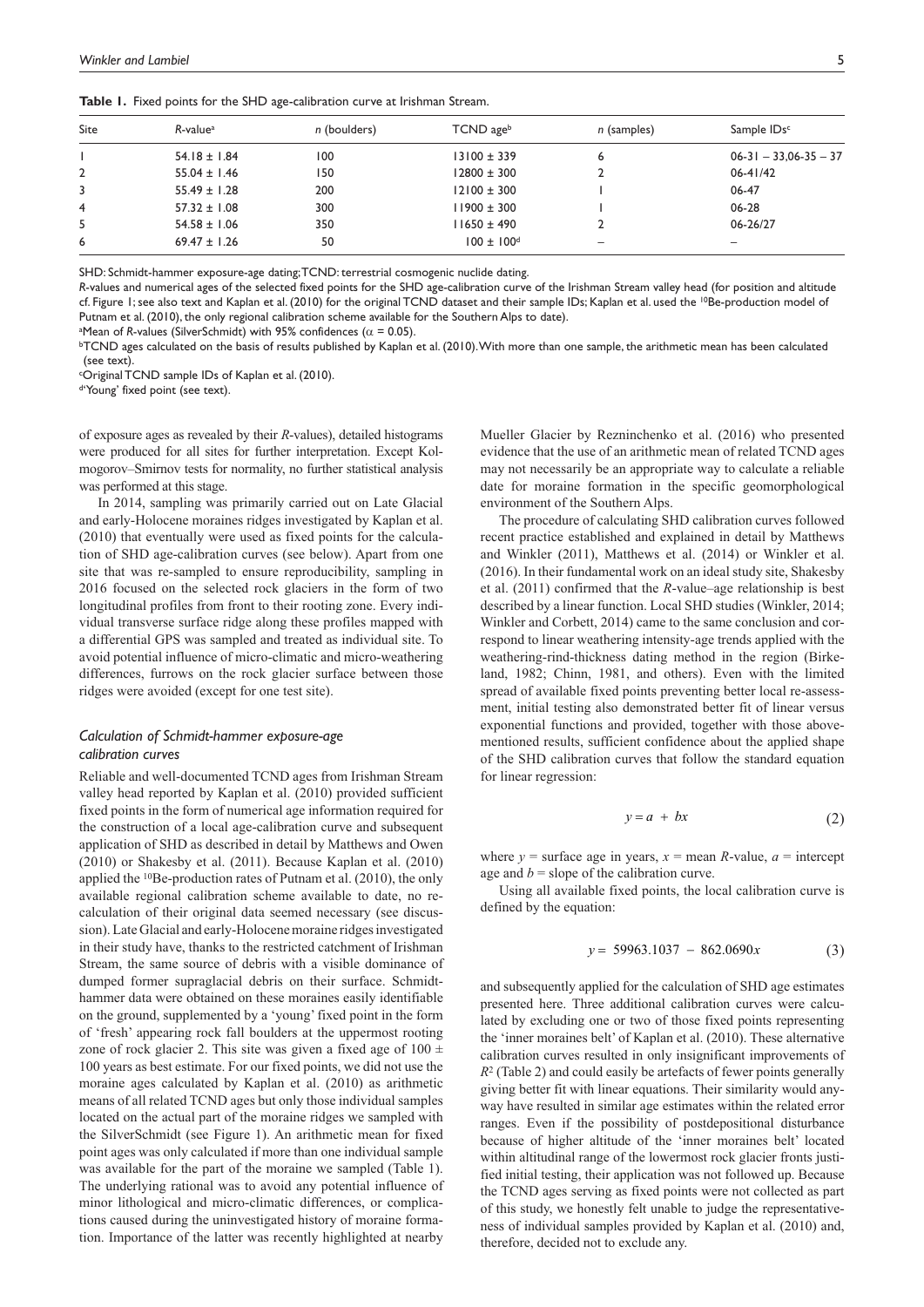**Table 2.** Age-calibration curves calculated for Irishman Stream.

| Sites included <sup>a</sup> | Equation <sup>b</sup>        |                 |  |  |
|-----------------------------|------------------------------|-----------------|--|--|
| All $(1-6)$                 | $y = 59963.1037 - 862.0690x$ | $R^2 = 0.93342$ |  |  |
| $1-3.5.6$                   | $y = 58893.3816 - 847.4576x$ | $R^2 = 0.95326$ |  |  |
| $1-4, 6$                    | $y = 61103.3244 - 877.1930x$ | $R^2 = 0.94963$ |  |  |
| $1 - 3, 6$                  | $y = 59989.1060 - 862.0699x$ | $R^2 = 0.96459$ |  |  |

Schmidt-hammer exposure-age dating (SHD) age-calibration curves calculated for the Irishman Stream valley head using different sets of fixed points (cf. Table 1). The calibration curve finally applied on the surface ridges of rock glaciers 1 and 2 is printed in bold (see text; cf. Figure 6). a See Table 1 and Figure 1.

**bResults using linear equations only included selected sites (see text).** 

The confidence intervals of the final SHD age estimates reflect the total error  $(C_t)$  and combine the sampling error of the rock glacier site  $(C_s)$  with the error of the calibration curve  $(C_c)$  following Matthews and Winkler (2011):

$$
C_t = \sqrt{C_s^2 + C_c^2}
$$
 (4)

 $C<sub>s</sub>$  is derived from the slope of the calibration curve (*b*), Student's *t* statistic and the standard error of the mean *R*-value of the rock glacier site, where *s* is the standard deviation and *n* is the sample size (Matthews and Owen, 2010):

$$
C_s = \pm b \left[ \frac{ts}{\sqrt{(n-1)}} \right] \tag{5}
$$

 $C<sub>c</sub>$  is derived from the confidence intervals associated with the oldest fixed point  $(C_o)$  and the young fixed point  $(C_v)$ , where  $R_o$ , *R*<sub>n</sub> and *R*<sub>n</sub> are the mean *R*-values of these two fixed points and the sampled site, respectively (Winkler et al., 2016):

$$
C_c = C_o - \left[ \left( C_o - C_y \right) \left( R_s - R_o \right) / \left( R_y - R_o \right) \right] \tag{6}
$$

# **Results**

Application of the electronic Schmidt-hammer, the first such attempt in the context of SHD in New Zealand, yielded a total of *c*. 4500 sampled boulders during the brief site visits and proved to be very efficient. The results obtained on the transverse surface ridges along the longitudinal profiles of both rock glaciers are very consistent with only one out of the 47 samples rejected as outlier (an unusual concentration of highly weathered boulders for that particular sample was already noted during fieldwork). Mean *R*-values for individual ridges were, consequently, calculated by integrating all samples obtained from each individual ridge resulting in sample sizes of 150 or (in few cases) 100 boulders (Table 3). Histograms are provided for these sites (Figures 4 and 5) that all passed the Kolmogorov– Smirnov test for normality. All surface ridges (i.e. 11 on rock glacier 1 and six on rock glacier 2) reveal a constant trend with lowest *R*-value means for the lowermost surface ridges (Figures 4 and 5). Whereas the difference between lowermost and uppermost ridges on both rock glaciers is considerable (approximately  $R = 10$ ), neighbouring surface ridges do in general not show any statistically significant differences in their means within the overlying trend of increasing *R*-values towards the rooting zone. Only between ridges 8 and 9 on rock glacier 1 (samples SS 305/307) and between the three upper ridges on rock glacier 2 larger gaps show that, owing to long-term development of these landforms and the chosen sample sizes, should not be over-interpreted.

**Table 3.** Schmidt-hammer data from rock glaciers I and II.

| ID              | Site <sup>a</sup>            | $R$ -value $b$   | $\alpha_c$ | n (boulders) |
|-----------------|------------------------------|------------------|------------|--------------|
| Rock glacier I  |                              |                  |            |              |
| SS 298          | Ridge I                      | $55.58 \pm 1.90$ | 9.54       | 100          |
| SS 299          | Ridge 2                      | $57.40 \pm 1.35$ | 8.41       | 150          |
| SS 300          | Ridge 3                      | $57.26 \pm 1.90$ | 9.72       | 100          |
| SS 301          | Ridge 4                      | $57.84 \pm 1.41$ | 8.83       | 150          |
| SS 302          | Ridge 5                      | $58.96 \pm 1.47$ | 9.17       | 150          |
| SS 303          | Ridge 6                      | $60.49 \pm 1.23$ | 7.70       | 150          |
| SS 304          | Ridge 7                      | $61.65 \pm 1.08$ | 6.77       | 150          |
| SS 305          | Ridge 8                      | $61.16 \pm 1.50$ | 7.66       | 100          |
| SS 307          | Ridge 9                      | $64.91 \pm 1.19$ | 7.42       | 150          |
| SS 308          | Ridge 10                     | $65.10 \pm 1.15$ | 7.16       | 150          |
| SS 309          | Ridge 11                     | $65.34 \pm 1.61$ | 8.19       | 100          |
| SS 310          | Rooting zone                 | $67.50 \pm 1.29$ | 4.67       | 50           |
| SS 306          | Furrow 8/9                   | $58.14 \pm 1.77$ | 9.05       | 100          |
| Rock glacier II |                              |                  |            |              |
| SS 311          | Ridge I                      | $57.51 \pm 1.45$ | 9.67       | 150          |
| SS 312          | Ridge 2                      | $57.79 \pm 1.24$ | 6.35       | 100          |
| SS 313          | Ridge 3                      | $58.30 \pm 1.39$ | 8.72       | 150          |
| SS 314          | Ridge 4                      | $59.73 \pm 1.36$ | 8.53       | 150          |
| SS 315          | Ridge 5                      | $62.48 \pm 1.17$ | 7.33       | 150          |
| SS 316          | Ridge 6                      | $67.42 \pm 1.06$ | 6.63       | 150          |
| SS 318          | Ridge 4 (east,<br>disturbed) | $63.55 \pm 1.29$ | 8.71       | 150          |
| SS 319          | Outside rock<br>glacier      | $58.85 \pm 1.21$ | 8.03       | 200          |

Schmidt-hammer data (mean, 95% confidence at  $\alpha$  = 0.05, standard deviation) of all sites sampled on rock glaciers I and II (see Figures 1, 4 and 5 and text for further explanation).

a See text and Figures 4 and 5 for location of sites.

**Mean of R-values (SilverSchmidt) with 95% confidence intervals**  $(\alpha = 0.05)$ .

cStandard deviation.

A few samples in 2016 were taken outside the surface ridges along the longitudinal profiles to gain comparative figures. A patch of highly weathered boulders in a furrow positioned between ridges 8 and 9 on rock glacier 1 (sample SS 306, Table 3) has a lower *R*-value mean than those surrounding ridges. This is possibly the result of differences in weathering intensity because of longer/deeper snow-cover and micro-climatic differences between ridges and furrows (see Ballantyne et al., 1989, 1990). It confirms the importance of our consistent sampling design to investigate surface ridges only and, furthermore, improves the reliability of the SHD calibration curve because the sampled fixed points/ TCND-locations also constitute ridges (moraines) with a similar micro-climatic environment. A sample close to a snow patch at the rooting zone of rock glacier 1 (SS 310; Table 3) perfectly fits the trend of increasing *R*-values with a mean almost identical to the uppermost ridge of rock glacier 2. On rock glacier 2, the easternmost segment of surface ridge 4 (SS 318) has a considerable higher *R*-value mean than its western counterpart (Figure 1 and Table 3). This can be explained by the disturbed appearance of the site (many boulders obviously rotated recently) in close proximity to the active front of the upper segment of rock glacier 2 (see 'Discussion'). Disturbance of boulders by periglacial processes, such as frost heave, is suggested to explain the slightly higher *R*-value means of samples in the foreland of rock glacier 2 (SS 319; Table 3). Summarising, the most important outcome of Schmidthammer sampling along the longitudinal profiles is a remarkable, consistent trend of increasing *R*-values means from the lowermost to the uppermost surface ridges on both rock glaciers.

The samples obtained on Late Glacial and early-Holocene moraine ridges subsequently serving as fixed points for SHD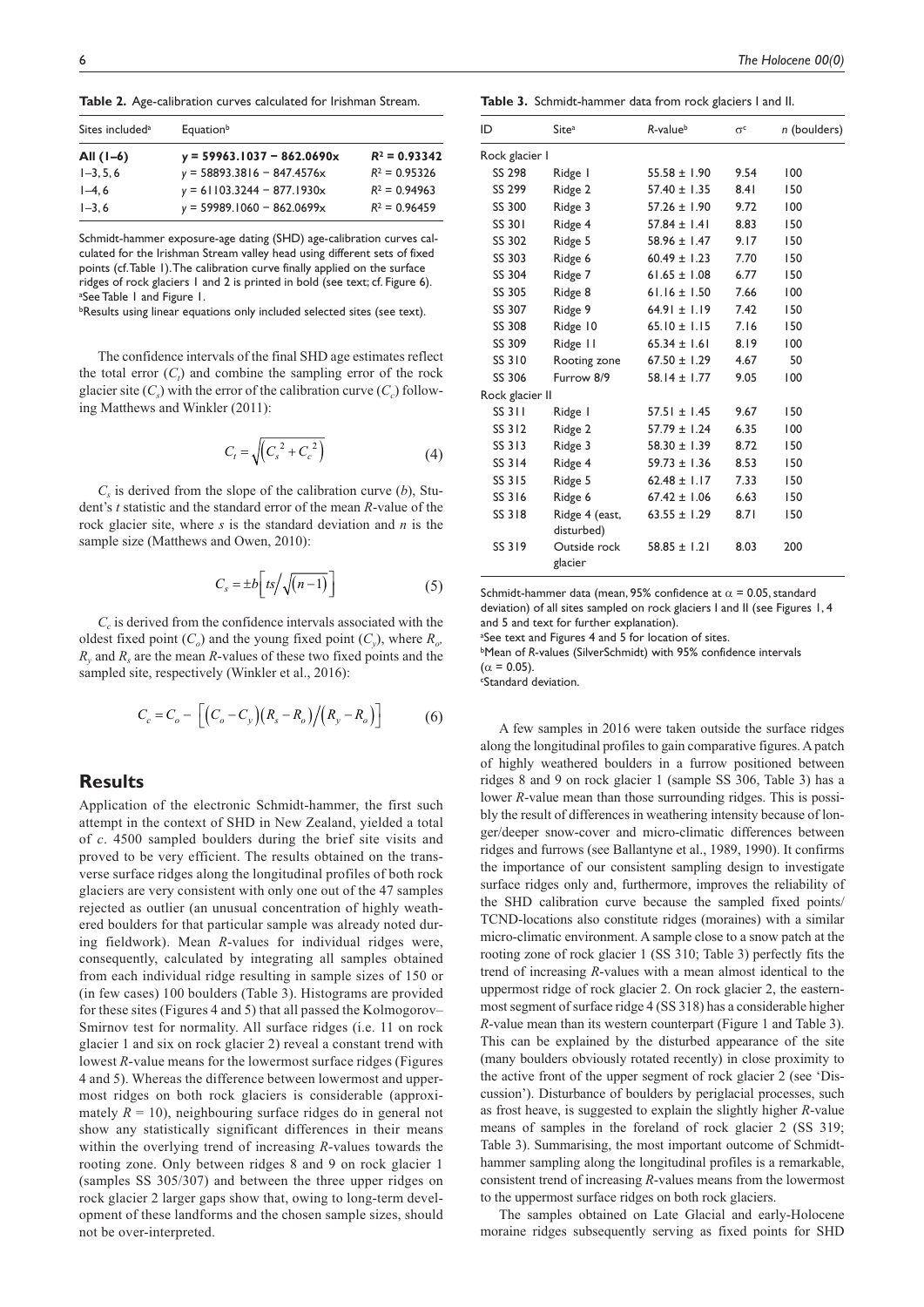

**Figure 4.** Schmidt-hammer *R*-values (upper panel: detailed histograms; middle panel: means and 95% confidence intervals – details see Table 3) for the longitudinal profile on rock glacier 1 (see Figure 1). The SHD age estimates (rounded to the nearest 10 years) are derived from applying the SHD calibration curve based on all TCND control points including the young surface (cf. Figure 6 and Table 2; see text for further explanation).

age-calibration curves are comparatively consistent. Only one sample (out of 27) needed to be rejected as potential outlier. After correcting the raw data for the slight difference of instruments calibration (all 2014 data were reduced by  $R = 1$ ; see above), all samples on individual sites were integrated accordingly resulting in sample sizes between 100 and 350 boulders each (Table 1). After calculating *R*-value means for all five sites selected as 'old' fixed points, they were accompanied by sample SS 316.3 selected as 'young' fixed point on the basis of its location at the uppermost rooting zone of rock glacier 2. It virtually comprises 'fresh' rock fall boulders only.

When applied to the lowermost surface ridge of rock glaciers 1, the calibration curve (Figure 6) yields an age  $(12,049 \pm 323$  years ago prior to rounding) that is close to the TCND ages for the early-Holocene moraines of the 'inner moraine belt' (Kaplan et al., 2010) and only *c*. 1000 years younger than the Late Glacial moraines. With an age of *c*. 10,500 years ago, the lowermost ridge of rock glacier 2 seems younger (Figure 5), most likely a result of the higher altitude of its rooting zone and thus glacier-free conditions commencing somewhat later. Age estimates for individual ridges along the rock glacier length profiles spread through the whole Holocene, not restricted to its early part. This opens for two alternative interpretations: (1) the rock glaciers remained active during the entire Holocene or (2) both rock glaciers experienced periods of activity interrupted by several phases of inactivity, the latter not too extensive to allow substantial modification of their morphology (see 'Discussion'). An average rate of movement in the range *c*. 3 cm/yr (calculation based on distance from rooting zone to present front and the suggested date of formation) seems more at the lower end of values reported from rock glaciers elsewhere (Kellerer-Pirklbauer, 2008; Scapozza et al., 2014) and would rather tend to support the latter alternative.

The age estimates for the rock glacier are, however, contradictory to previous work and clearly exclude substantial glacier activity during the later early, mid-, and late Holocene (Birkeland, 1982; see 'Discussion'). Any glacier advance on the rock glaciers would have modified or destroyed their typical morphology.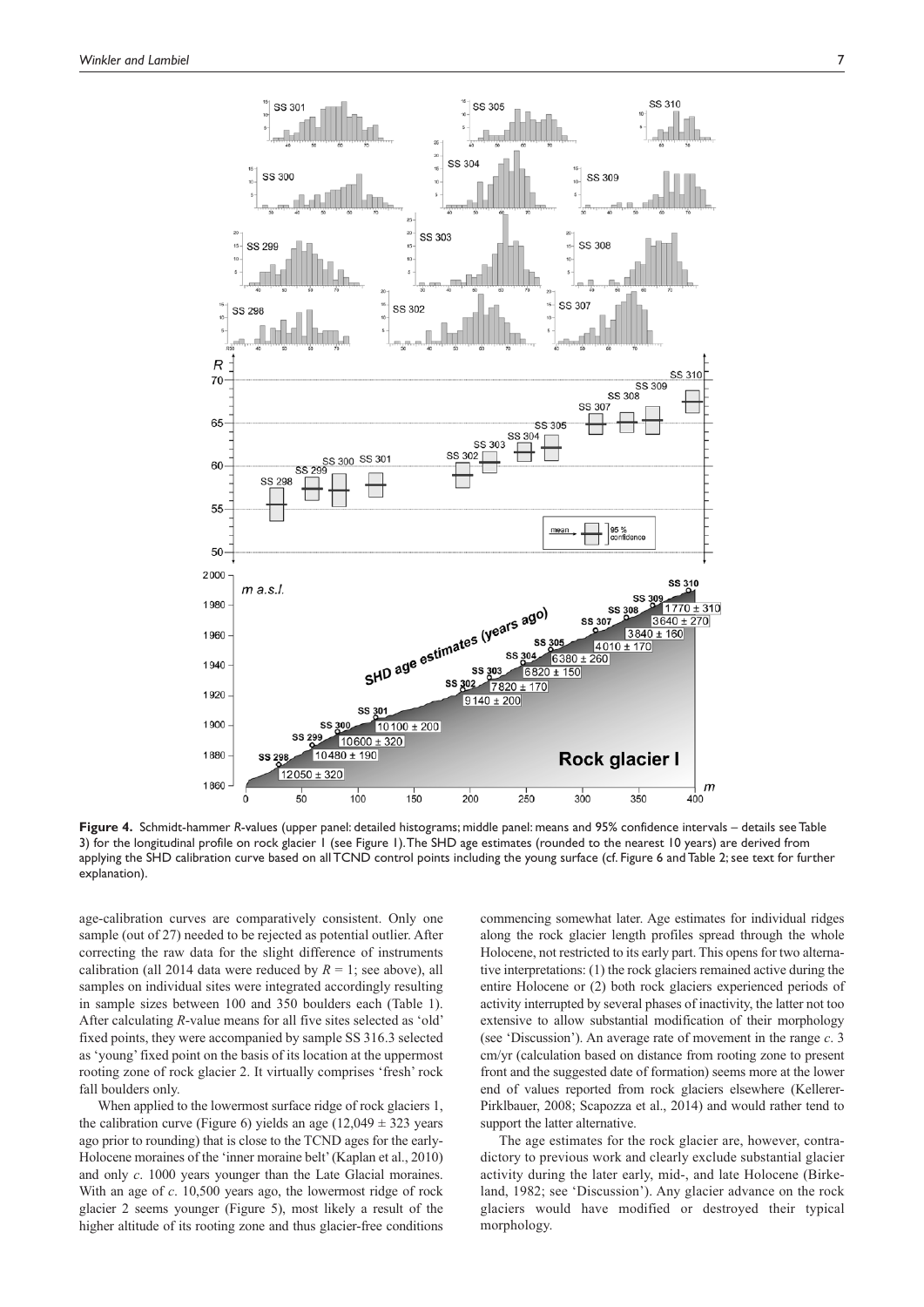

**Figure 5.** Schmidt-hammer *R*-values and SHD age estimates for rock glacier 2 (cf. Figure 4; see text).

# **Discussion**

The consistent decrease of *R*-values (and consequently increase of surface weathering grade and exposure age) along the longitudinal profiles towards the rock glacier front corresponds well with existing studies, for example, those of Frauenfelder et al. (2005), Kellerer-Pirklbauer (2008), Rode and Kellerer-Pirklbauer (2011) or Scapozza et al. (2014). It shows that the boulders are transported more or less passively at the surface of the rock glaciers without noticeable toppling. It also requires that the surface ridges, once formed, must have been stable during the development of the

rock glacier and subsequent formation of younger ridges close to its rooting zone. Otherwise, such a clear trend in the spatial evolution of the *R*-value means cannot be explained. Indeed, any toppling of a boulder would reset its 'weathering clock' to zero, and frequent toppling of individual boulders would influence the overall mean *R*-value of the ridge. Such a process is reported by Frauenfelder et al. (2005), who measured an increase of *R*-value means at the active front of some of their studied rock glaciers because of toppling and relocation of boulders. The same was observed with sample SS 318 at the eastern front of rock glacier 2,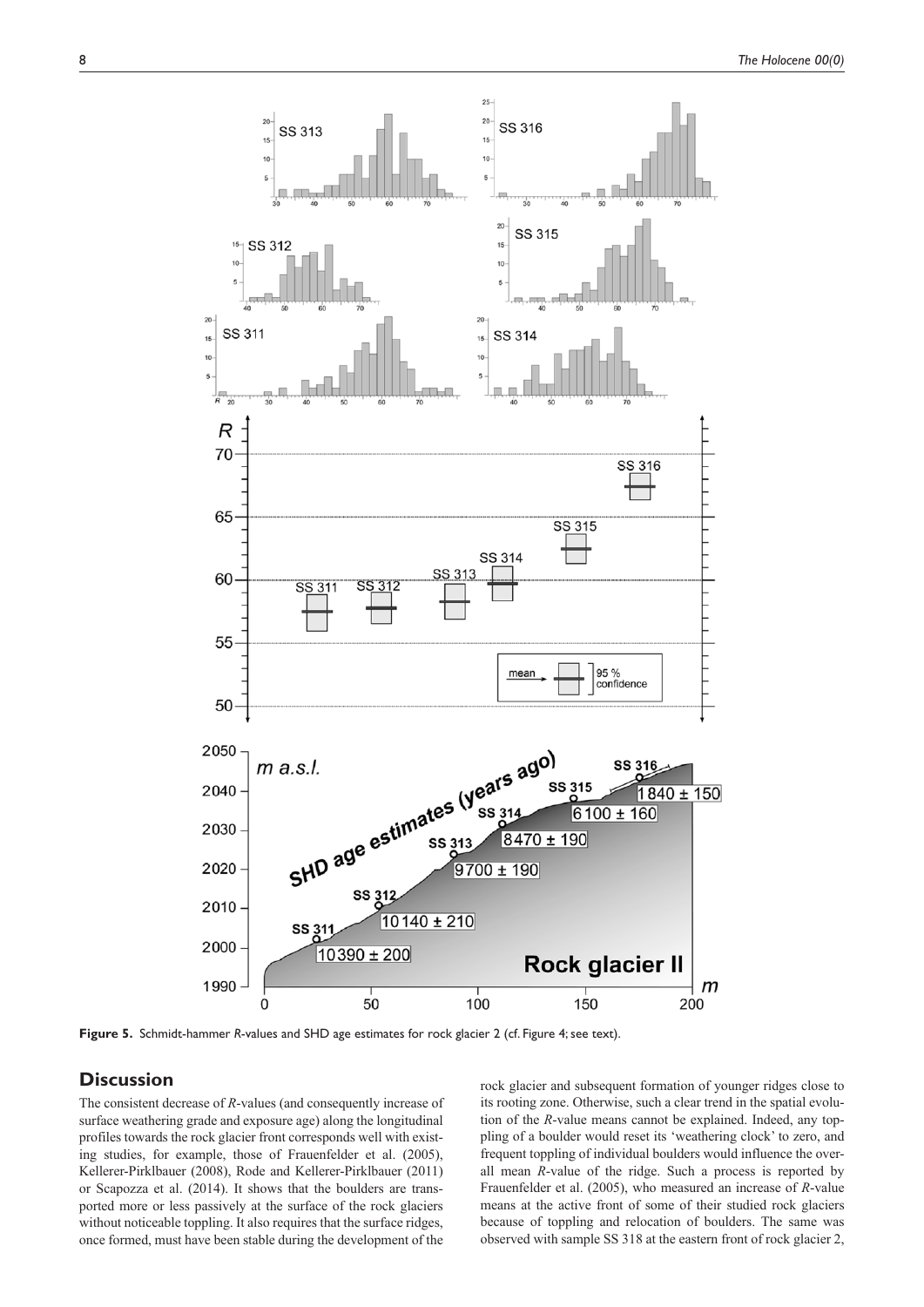

**Figure 6.** SHD calibration curve based on Schmidt-hammer sampling at all TCND control sites (see Tables 1 and 2). Errors for both TCND ages and *R*-values are indicated.

where relatively high *R*-values were measured. It confirms Sattler et al.'s (2016) and our observations that this rock glacier is still active. We disagree, however, with their statement qualifying the eastern part of this rock glacier as 'relict' because we found no geomorphological evidence for this, like depressions or front stabilisation. Finally, the large *R*-value differences measured between the frontal parts of our rock glaciers and their rooting zones relate to long periods of active development. Similar conclusions are presented by Kellerer-Pirklbauer (2008), Rode and Kellerer-Pirklbauer (2011) or Scapozza et al. (2014).

There seems agreement that surface-exposure ages of rock glacier need to be treated as minimum ages (Frauenfelder et al., 2005; Kellerer-Pirklbauer et al., 2008). Although incorporation of older boulders and accumulation of fresh rock fall debris are processes potentially disturbing any constant trend of *R*-values, the results of both longitudinal profiles make it very unlikely that any such processes execute substantial influence at Irishman Stream. This in mind, the age estimates for both rock glaciers based on the lowermost transverse ridges are close to the TCND ages of Late Glacial and early-Holocene moraines (Kaplan et al., 2010) and may, therefore, be interpreted as rather representative than only as minimum age for initiation of rock glacier development. The morphology of rock glacier 2 shows similarities with Icelandic rock glacier having experienced two phases of (re-)formation during the Holocene (Kellerer-Pirklbauer et al., 2008). Although the age difference of *c*. 1300 years between its ridges 3 and 4 (samples SS 313/314; see Figure 5) is comparable to other measurements and because we are not aware of any pronounced climate variation that could be related to such a process, this assumption supported by the rock glacier morphology cannot be ruled out.

Application of the SHD age-calibration curve (Figure 6) yields early-Holocene ages between roughly 12,000 and 10,500 years ago for the lowermost rock glacier surface ridges that, as explained above, can be considered as fairly accurate estimate for the onset of their formation. There seems no reason to challenge the reliability of Kaplan et al.'s (2010) TCND ages underlying the construction of the SHD age-calibration curve. Their detailed reporting allowed exact location and all Schmidt-hammer samples were taken using calibrated instruments and identical sample designs. Of course, future improvement of the regional TCND scaling scheme that currently seems to be underway (Fink et al., 2017) may provide slightly modified numerical age estimates for the fixed points applied for the SHD calibration curve and, as a consequence, require re-calculation of the SHD age estimates.

But apart from the fact that there will always be some degree of uncertainty with TCND age estimates that cannot be completely resolved (e.g. the subjective estimation of erosion/weathering rates or required snow shielding, application of arithmetic means of moraine ridges vs individual ages for the actually sampled part of it), the ages of the lowermost rock glacier ridges will remain comparatively close to the (potentially modified) ages of the fixed points from Kaplan et al. (2010) employed here. The age of  $100 \pm$ 100 years for the 'young' control point was somewhat arbitrary, set on the basis of visual impression and the overall morphological situation. These *R*-values are similar to those of late-Holocene/'LIA' moraines in glacier forelands in Aoraki/Mt Cook (Winkler and Corbett, 2014) especially if a slightly different lithology (occurrence of harder semi-schist together with typical 'greywacke') is considered. Even by increasing the age of the 'young control' by a few hundred years, the age estimates for the lower transverse ridges would only change insignificantly. Because we followed well-established procedures with the construction of such SHD calibration curves (cf. Matthews et al., 2013, 2014; Matthews and Owen, 2010; Matthews and Winkler, 2011), we review our age estimates as reliable for this type of landform.

Late Glacial moraine formation at Irishman Stream corresponds to advances during the Antarctic cold reversion (ACR) in the Southern Alps (Barrell et al., 2011) and was followed by a continuous retreat until formation of the two inner moraines belts around 12,000 and 11,500 years ago, accordingly (Kaplan et al., 2010; see also Doughty et al., 2013). Our dating of initial rock glacier formation would require almost complete disappearance of the former Irishman Stream glacier shortly (i.e. a few centuries) afterwards during early Holocene. Intact morphology of the two rock glaciers studied and neighbouring features only allows for limited glaciation by three or four small individual glaciers close to the headwall. Rock glacier morphology, their location directly at the foot of debris source (cf. Figure 2) and the remarkable linear trend of mean *R*-values for the rock glacier ridges are, furthermore, evidence against the hypothesis that the rock glacier originated in early-Holocene glaciers becoming substantially covered by debris and developed according to the ice-core structure model (cf. Janke et al., 2013). Although they are not mapped as individual features, rock glacier I and II can be traced as belonging to two stratigraphic subdivisions dated to 4000 and 3000 years old on the map of Birkeland (1982). But because also all of Kaplan et al.'s (2010) Late Glacial/early-Holocene moraines belong to the same stratigraphic subdivision, those numerical ages severely underestimate the true ages and can easily be rejected. Whereas the age difference between lowermost and uppermost rock glacier ridges of our SHD age estimates clearly exceed the difference suggested by Birkeland (1982), his subdivision at least correctly reflects the close age between the lowermost rock glacier ridges and the inner Late Glacial/early-Holocene moraines.

On Figure 2, three presumed moraine ridges can be seen in the upper area between rock glacier I and II. They have also been mapped by Kaplan et al. (2010), but not dated or investigated further. The lowermost of these three ridges is mapped as part of the 3000-year subdivision by Birkeland (1982) and seems to be marginally overridden by the rock glacier to the immediate left of rock glacier II. This together with Birkeland's stratigraphic classification and its morphological appearance suggests it belongs to the old early-Holocene moraine sequence. The two uppermost moraines that likely correlate to similar features in Irishman Stream valley head have not been investigated and could represent the local 'LIA' or late-Holocene 'LIA'-type events as their morphology appears quite 'fresh'. This assumption corresponds to their classification by Birkeland (1982) as 250/100 years old.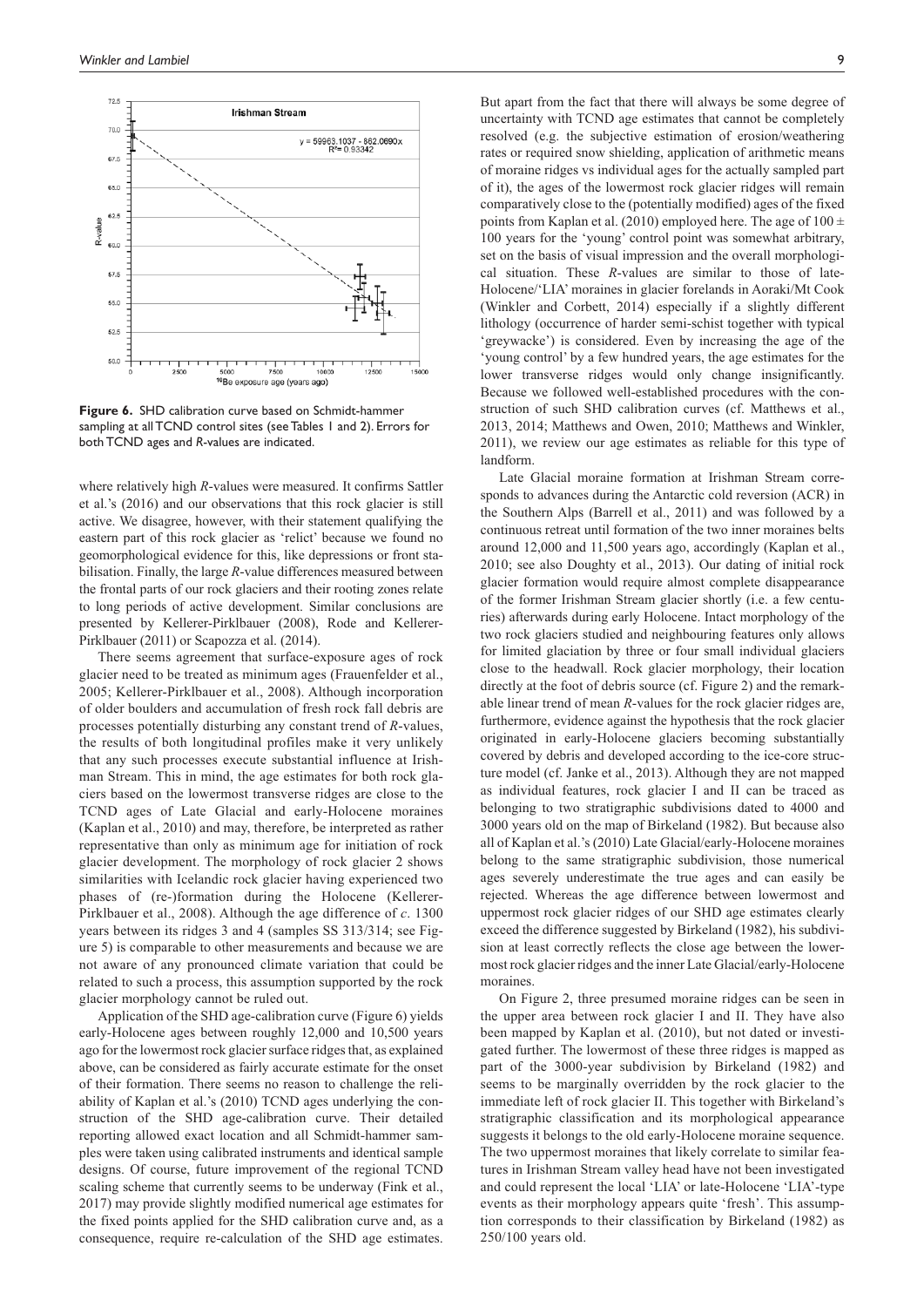Unlike the valley head of Whale Stream in the central Ben Ohau range immediately to the North (Kaplan et al., 2013), there is no evidence of any further early or additional mid-Holocene glacial activity at Irishman Stream after the former Irishman Stream glacier seems to have almost disappeared and initiation of rock glacier formation started between *c*. 12,000 and 10,500 years ago. This is partly contradictory to established glacier and climate chronologies for the Southern Alps (Putnam et al., 2012; Schaefer et al., 2009) and not entirely what would be expected with the gradual regional warming trend during the Holocene (Kaplan et al., 2013; see introduction). If air temperatures are the most important drivers of glacier variability in the Southern Alps as claimed by Anderson and Mackintosh (2006) or Mackintosh et al. (2017), one would expect moraine sequences representing shortterm fluctuations during a constant decrease of glacier expansions and activity from the old early Holocene towards the 'LIA'. But the model of a regional oscillating glacier retreat from Late Glacial until *c*. 6500 years ago (Putnam et al., 2012) cannot be supported on the basis of our results of high SHD age estimates of the lowermost rock glacier ridges and because of the excluding nature of rock glaciers and major glacier activity. Although the dynamic geomorphological process systems in the Southern Alps could theoretically easily have eroded or buried any evidence of such glacial activity (Kaplan et al., 2013; Putnam et al., 2012), Winkler and Matthews (2010) as well as Kirkbride and Winkler (2012) stress that the lack of evidence should not be misinterpreted as actual evidence. Putnam et al.'s (2012) suggested combination of the glacier chronology for Cameron Glacier in the Arrowsmith Range exhibiting rare early-Holocene moraines with those of Hooker, Mueller and Tasman Glaciers in Aoraki/Mt Cook National Park lacking any evidence of glacier activity prior to 6500 years ago (Schaefer et al., 2009) has attracted criticism (Winkler, 2014). In general, reliable evidence about early-Holocene glacier activity in the Southern Alps is very fragmentary at best and absent from large valley glacier east and west of the Main Divide. Different environmental/climatic conditions (more easterly location of Cameron Glacier), non-comparable glaciological properties (regarding glacier sizes and supraglacial debris cover) and obvious discrepancies with suggested late-Holocene advances reported from the glaciers create a considerable level of uncertainty for such a synthesis. Currently, it cannot be judged whether the reported evidence from Whale Stream and Cameron Glacier represents a true pattern for small, high-altitude glaciers in the eastern Southern Alps, or just individual glacier behaviour driven by local factors. Our data from Irishman Stream require at least taking the latter mentioned possibility into consideration.

Initiation and first major development of both rock glaciers required permafrost. Current distribution at their locality (Sattler et al., 2016) and climatic conditions that prevailed during the onset of the Holocene make that very likely (Doughty et al., 2013). By contrast, our SHD age constraints for rock glacier formation between 12,000 and 10,500 years ago followed by an extended period of active development would much better fit the long-term palaeoclimatic record (Kaplan et al., 2013) than any proposed mid- to late-Holocene age (Birkeland, 1982). It defines a southern hemispheric pattern naturally different to the northern hemisphere where cooling following the Holocene Thermal Optimum led to a phase of late-Holocene rock glacier formation (Janke et al., 2013; Kellerer-Pirklbauer, 2008; Scapozza et al., 2014). If confirmed at other sites across the Southern Alps, rock glacier formation during the first part of the early Holocene also bears potential implications for the regional glacier history. It would require that Late Glacial glaciers had evacuated the areas subsequently occupied by rock glaciers rather quickly and experienced more retracted positions during the early Holocene. With the gradual increase in solar insolation and air temperatures over

the entire Holocene, only a drop in precipitation would create a scenario of favourable climatic conditions for rock glaciers with simultaneous unfavourable ones for glaciers. The timing of major Holocene glacier advances during the late-Holocene pre-dating the 'LIA' (Schaefer et al., 2009; Solomina et al., 2015; Winkler, 2014) coincides with increasing intensity of westerly airflow over New Zealand (Turney et al., 2017) and could give evidence that in addition to air temperatures, also atmospheric circulation patterns and precipitation need to be considered as important drivers of glacier fluctuations in the Southern Alps.

Summarising, the abovementioned difference between neighbouring Whale Stream and Irishman Stream is consistent with considerable local differences and existing uncertainties with the Holocene palaeoclimatic record for the Southern Alps (cf. Rezninchenko et al., 2016; Winkler, 2014; Winkler and Matthews, 2010). Further investigation into the age constraints of rock glaciers within the area would, therefore, utilise a yet unexplored palaeoclimatic archive and will potentially improve our knowledge about the regional Holocene glacier and climate history.

# **Conclusion**

Our study shows that SHD using an electronic Schmidt-hammer (SilverSchmidt) can successfully be applied for the dating of rock glaciers in the Southern Alps of New Zealand and is efficient with obtaining large sets of raw data. Longitudinal transects on selected rock glaciers reveal a clear trend of decreasing *R*-values (increasing surface weathering and exposure age) from rock glacier rooting zones towards their front, only altered at the front of 'active' ridges by toppling and relocation of boulders. It supports the ideas that surface ridges at the surface of a rock glacier remain mostly stable once developed and the transfer of blocks at the rock glacier surface being a rather 'passive' process without persistent rotation or similar disturbance.

Previously published numerical 10Be cosmogenic nuclide ages (Kaplan et al., 2010) enabled the calculation of SHD age-calibration curves and the lowermost transverse surface ridges of the rock glacier are dated to *c*. 12,000 and 10,500 years, respectively. These age estimates indicate rock glacier initiation during or shortly after Termination 1, thereby requiring a fast disappearance of the former (Late Glacial) Irishman Stream glacier at the onset of the Holocene. Although it cannot be judged whether the rock glaciers studied have been active during the entire Holocene or only during multiple time periods within, their intact morphology and position excludes any major glacial activity at Irishman Stream since their initial development. This assumed extended activity during the Holocene combined with the timing of their initiation has palaeoclimatic implications that need to be explored further once it is ensured it constitutes a regional pattern. It opens for the hypothesis that climatic conditions during early Holocene were favourable for rock glacier initiation but less favourable for glaciers, pointing towards comparatively dry conditions in the light of the proposed gradual increase in air temperatures during the entire Holocene. This hypothesis would also challenge the view that air temperature is the sole major climate driver of glacier variability in the Southern Alps as the vast majority of evidence for major Holocene glacier advances available dates from the mid- and late Holocene postdating an intensification of westerly airflow. Future work exploring the palaeoclimatic potential of rock glacier in the Southern Alps to establish consolidated regional patterns seems, therefore, of high priority.

## **Acknowledgements**

The authors wish to express their sincere thanks to Thomas Büche for preparing Figure 1. Research and on-site landing permissions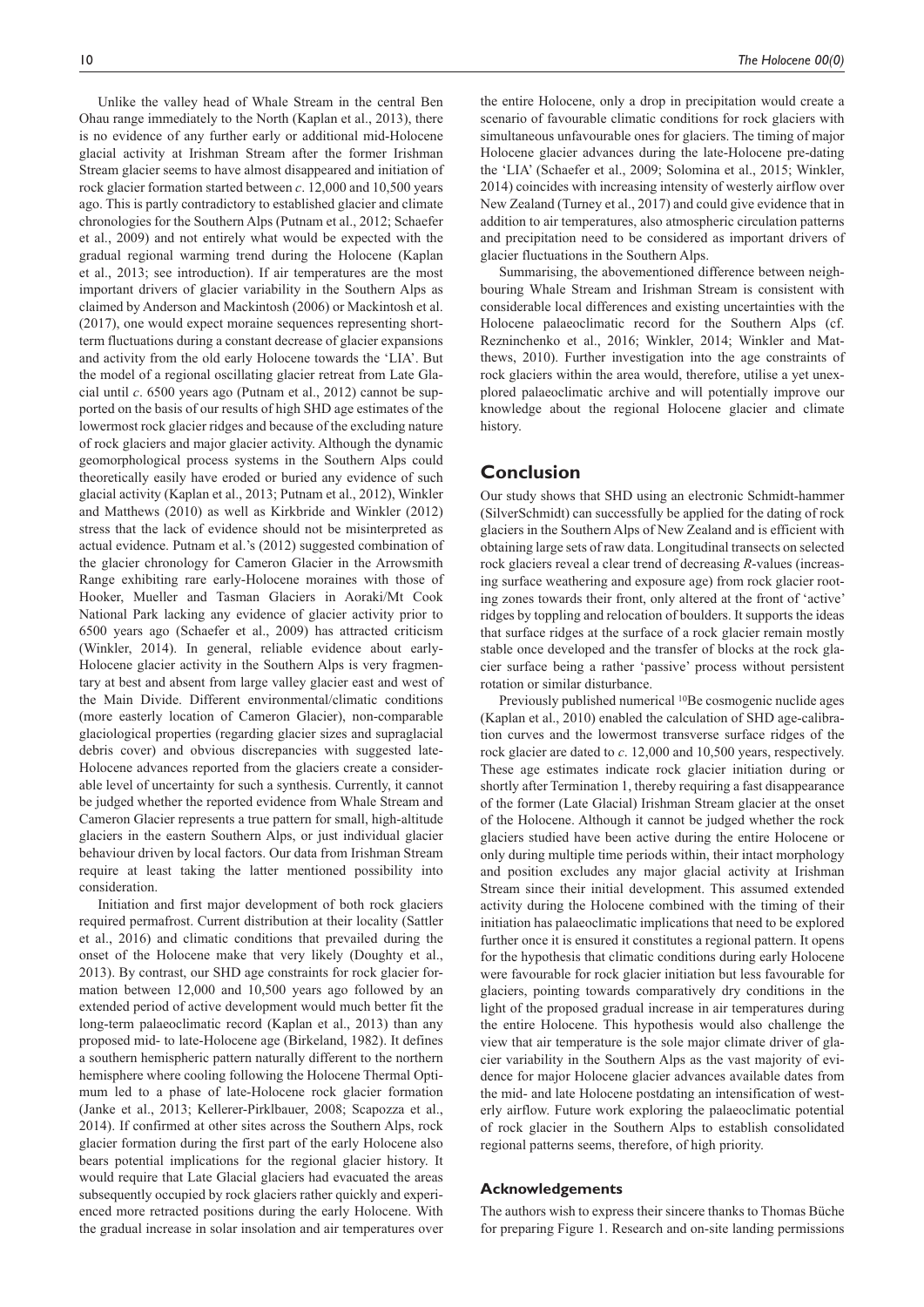were granted by the Department of Conservation's Regional Office. Eva Kaufung and Grace O'Sullivan assisted during fieldwork in 2014, Thomas Büche and Johanna Springer in 2016.

## **Funding**

The author(s) received no financial support for the research, authorship and/or publication of this article.

## **References**

- Anderson B and Mackintosh A (2006) Temperature change is the major driver of late-glacial and Holocene glacier fluctuations in New Zealand. *Geology* 34: 121–124.
- Ballantyne CK, Black NM and Finley DP (1989) Enhanced boulder weathering under late-lying snowpatches. *Earth Surface Processes and Landforms* 14: 745–750.
- Ballantyne CK, Black NM and Finley DP (1990) Use of the Schmidt test hammer to detect enhanced boulder weathering under late-lying snowpatches. *Earth Surface Processes and Landforms* 15: 471–474.
- Barrell DJA, Andersen BG and Denton GH (2011) *Glacial Geomorphology of the Central South Island* (GNS Science Monographs 27). Lower Hutt: GNS Science.
- Barsch D (1988) Rock glaciers. In: Clark MJ (ed.) *Advances in Periglacial Geomorphology*. Chichester: Wiley, pp. 69–90.
- Barsch D (1996) *Rock Glaciers Indicators for the Present and Former Geoecology in High Mountain Environments*. Berlin: Springer.
- Birkeland PW (1982) Subdivision of Holocene glacial deposits, Ben Ohau Range, New Zealand, using relative-dating methods. *Geological Society of America Bulletin* 93: 433– 449.
- Böhlert R, Compeer M, Egli M et al. (2011a) A combination of relative-numerical dating methods indicates two high Alpine rock glacier activity phases after the glacier advance of the Younger Dryas. *The Open Geography Journal* 4: 115–130.
- Böhlert R, Egli M, Maisch M et al. (2011b) Application of a combination of dating techniques to reconstruct the Lateglacial and early Holocene landscape history of the Albula region (eastern Switzerland). *Geomorphology* 127: 1–13.
- Brazier V, Kirkbride MP and Owens IF (1998) The relationship between climate and rock glacier distribution in the Ben Ohau Range, New Zealand. *Geografiska Annaler: Series A, Physical Geography* 80: 193–207.
- Chater AM and Sturman AP (1998) Atmospheric conditions influencing the spillover of rainfall to lee of the Southern Alps, New Zealand. *International Journal of Climatology* 18: 77– 92.
- Chinn TJH (1981) Use of rock weathering-rind thickness for Holocene absolute age-dating in New Zealand. *Arctic and Alpine Research* 13: 33–45.
- Chinn TJH, Winkler S, Salinger MJ et al. (2005) Recent glacier advances in Norway and New Zealand: A comparison of their glaciological and meteorological causes. *Geografiska Annaler: Series A, Physical Geography* 87: 141–157.
- Clare GR, Fitzharris BB, Chinn TJH et al. (2002) Interannual variation in end-of-summer snowlines of the Southern Alps of New Zealand, and relationships with southern hemisphere atmospheric circulation and sea surface temperature patterns. *International Journal of Climatology* 22: 107–120.
- Clark DH, Steig EJ, Potter N et al. (1998) Genetic variability of rock glaciers. *Geografiska Annaler: Series A, Physical Geography* 80: 175–182.
- Cossart E, Fort M, Bourles D et al. (2010) Climatic significance of glacier retreat and rockglaciers re-assessed in the light of cosmogenic dating and weathering rind thickness in Clarée valley (Briançonnais, French Alps). *Catena* 80: 204–219.
- Cox SC and Barrell DJA (2007) *Geology of the Aoraki Area Geological Map 1:250,000 (Q-Map 15)*. Lower Hutt: GNS Science.
- Doughty AM, Anderson BM, Mackintosh AN et al. (2013) Evaluation of Lateglacial temperatures in the Southern Alps of New Zealand based on glacier modelling at Irishman Stream, Ben Ohau Range. *Quaternary Science Reviews* 74: 160–169.
- Fink D, Rother H, Woodward C et al. (2017) The last deglaciation in New Zealand; revisiting the Misery moraines at Arthur's Pass in the Southern Alps of New Zealand. In: *19th EGU General Assembly 2017*, Vienna, 23–28 April, European Geosciences Union, Geophysical Research Abstracts 19: 11332.
- Fitzharris BB, Clare GR and Renwick J (2007) Teleconnections between Andean and New Zealand glaciers. *Global and Planetary Change* 59: 159–174.
- Frauenfelder R, Laustela R and Kääb A (2005) Relative age-dating of Alpine rock glaciers. *Zeitschrift für Geomorphologie N.F* 49: 145–166.
- Fuchs MC, Böhlert R, Krbetschek M et al. (2013) Exploring the potential of luminescence methods for dating Alpine rock glaciers. *Quaternary Geochronology* 18: 17–33.
- Griffiths GA and McSaveney MJ (1983) Distribution of mean annual precipitation across some steepland regions of New Zealand. *New Zealand Journal of Science* 26: 197–209.
- Haeberli W, Brandova D, Burga C et al. (2003) Methods for absolute and relative age dating of rock-glacier surfaces in alpine permafrost. In: Phillips M, Springman S and Arenson L (eds) *Proceedings of the 8th International Conference on Permafrost*. Zürich: Swets & Zeitlinger, Lisse, pp. 343–348.
- Haeberli W, Hallet B, Arenson L et al. (2006) Permafrost creep and rock glacier dynamics. *Permafrost and Periglacial Processes* 17: 189–214.
- Haeberli W, Kääb A, Wagner S et al. (1999) Pollen analysis and 14C age of moss remains in a permafrost core recovered from the active rock glacier Murtèl-Corvatsch, Swiss Alps: Geomorphological and glaciological implications. *Journal of Glaciology* 43: 1–8.
- Henderson RD and Thompson SM (1999) Extreme rainfalls in the Southern Alps of New Zealand. *Journal of Hydrology* 38: 309–330.
- Humlum O (1988) Rock glacier appearance level and rock glacier initiation line altitude: A methodological approach to the study of rock glaciers. *Arctic and Alpine Research* 20: 160–178.
- Humlum O (1998) The climatic significance of rock glaciers. *Permafrost and Periglacial Processes* 9: 375–395.
- Janke JR, Regmi NR, Giardino JR et al. (2013) Rock glaciers. In: Shroder J, Giardine JR and Harbor J (eds) *Treatise on Geomorphology, Volume 8: Glacial and Periglacial Geomorphology*. San Diego, CA: San Diego Academic Press, pp. 238–273.
- Jeanneret F (1975) Blockgletscher in den Südalpen Neuseelands. *Zeitschrift für Geomorphologie N.F* 19: 83–94.
- Kääb A, Frauenfelder R and Roer I (2007) On the response of rock glacier creep to surface temperature increase. *Global and Planetary Change* 56: 172–187.
- Kaplan MR, Schaefer J, Denton GH et al. (2010) Glacier retreat in New Zealand during the Younger Dryas Stadial. *Nature* 467: 194–197.
- Kaplan MR, Schaefer JM, Denton GH et al. (2013) The anatomy of long-term warming since 15 ka in New Zealand based on net glacier snowline rise. *Geology* 41: 887–890.
- Kaplan MR, Schaefer JM, Strelin JA et al. (2016) Patagonian and southern South Atlantic view of Holocene climate. *Quaternary Science Reviews* 141: 112–125.
- Kellerer-Pirklbauer A (2008) The Schmidt-Hammer as a relative age dating tool for rock glacier surfaces: Examples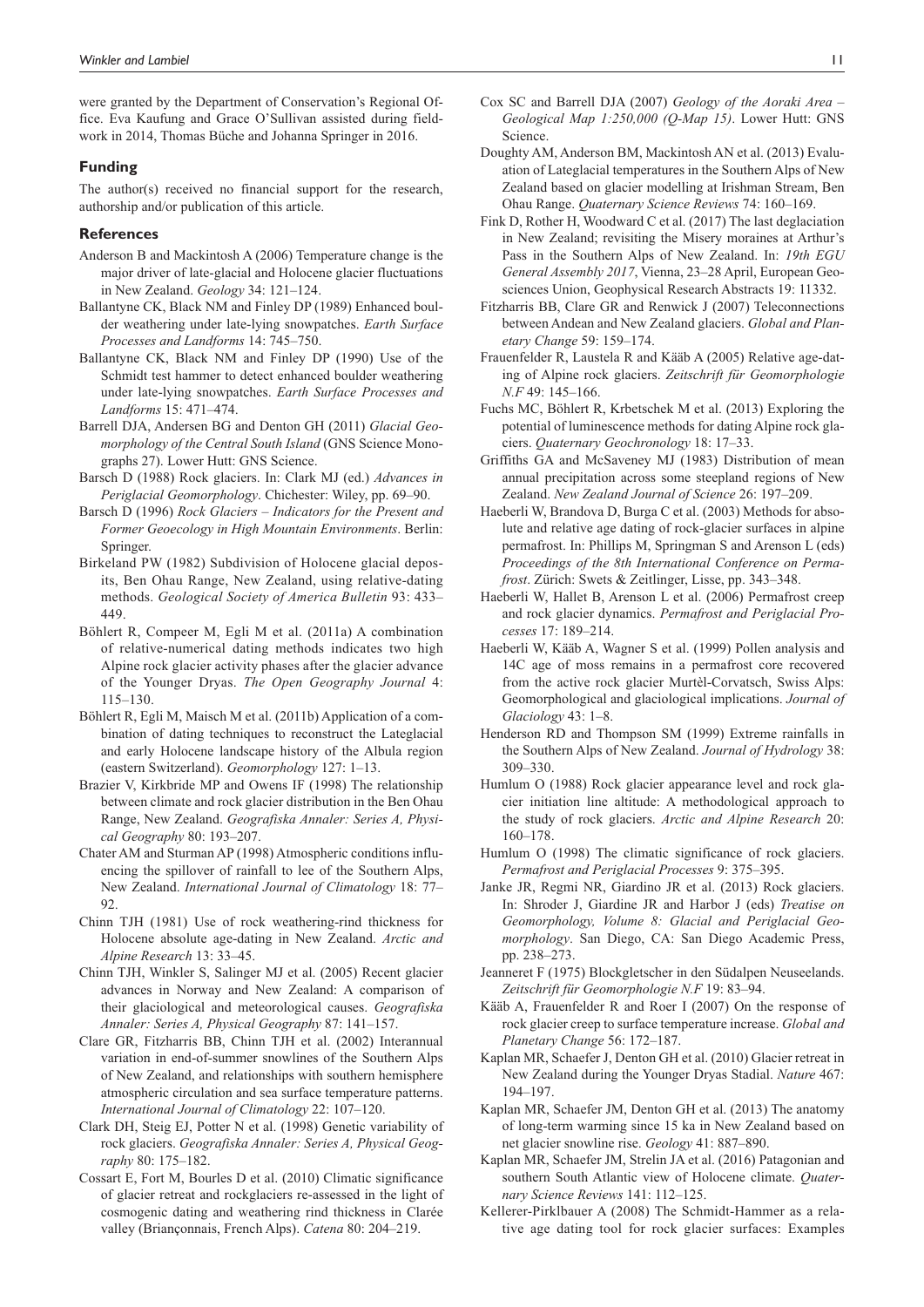from northern and central Europe. In: *Proceedings of the Ninth International Conference on Permafrost*, Fairbanks, 29 June–3 July, Institute of Northern Engineering, pp. 913– 918.

- Kellerer-Pirklbauer A, Wangensteen B, Farbrot H et al. (2008) Relative surface age-dating of rock glacier systems near Hólar in Hjaltadalur, Northern Iceland. *Journal of Quaternary Science* 23: 137–151.
- Kirkbride MP and Brazier V (1995) On the sensitivity of Holocene talus-derived rock glaciers to climate change in the Ben Ohau Range, New Zealand. *Journal of Quaternary Science* 10: 353–365.
- Kirkbride MP and Winkler S (2012) Timescales of climate variability, glacier response, and chronological resolution: Issues for correlation of Late Quaternary moraines. *Quaternary Science Reviews* 46: 1–29.
- McGregor VR (1967) Holocene moraines and rock glaciers in the central Ben Ohau Range, Southern Canterbury, New Zealand. *Journal of Glaciology* 6: 737–748.
- Mackintosh AN, Anderson BM, Lorrey AM et al. (2017) Regional cooling caused recent New Zealand glacier advances in a period of global warming. *Nature Communications* 8: 14202.
- Matthews JA and Owen G (2010) Schmidt hammer exposure-age dating: Developing linear age-calibration curves using Holocene bedrock surfaces from the Jotunheimen-Jostedalsbreen regions of southern Norway. *Boreas* 39: 105–115.
- Matthews JA and Winkler S (2011) Schmidt-hammer exposureage dating (SHD): Application to early Holocene moraines and a reappraisal of the reliability of terrestrial cosmogenicnuclide dating (TCND) at Austanbotnbreen, Jotunheimen, Norway. *Boreas* 40: 256–270.
- Matthews JA, Nesje A and Linge H (2013) Relict talus-foot rock glaciers at Øyberget, Upper Ottadalen, southern Norway: Schmidt hammer exposure ages and palaeoenvironmental implications. *Permafrost and Periglacial Processes* 24: 336– 346.
- Matthews JA, Wilson P and Mourne RW (2017) Landform transitions from pronival ramparts to moraines and rock glaciers: A case study from the Smørbotn cirque, Romsdalsalpane, southern Norway. *Geografiska Annaler: Series A, Physical Geography* 99: 15–37.
- Matthews JA, Winkler S and Wilson P (2014) Age and origin of ice-cored moraines in Jotunheimen and Breheimen, southern Norway: Insights from Schmidt-hammer exposure-age dating. *Geografiska Annaler: Series A, Physical Geography* 96: 531548.
- Menounos B, Clague JJ, Osborn G et al. (2013) Latest Pleistocene and Holocene glacier fluctuations in southernmost Tierra del Fuego, Argentina. *Quaternary Science Reviews* 77: 70–79.
- Proceq SA (2012) *Operating Instructions Silverschmidt & Hammerlink*. Schwerzenbach: Proceq SA.
- Proceq SA (2014) *Operating Instructions Rockschmidt & Rocklink*. Schwerzenbach: Proceq SA.
- Putnam AE, Schaefer JM, Barrell DJA, et al. (2010) In situ cosmogenic 10Be production-rate calibration from the Southern Alps, New Zealand. *Quaternary Geochronology* 5: 392–409.
- Putnam AE, Schaefer JM, Denton GH et al. (2012) Regional climate control of glaciers in New Zealand and Europe during the pre-industrial Holocene. *Nature Geoscience* 5: 627–630.
- Rezninchenko NV, Davies TRH and Winkler S (2016) Revised palaeoclimatic significance of Mueller Glacier moraines, Southern Alps, New Zealand. *Earth Surface Processes and Landforms* 41: 196–207.
- Rode M and Kellerer-Pirklbauer A (2011) Schmidt-hammer exposure-age dating (SHD) of rock glaciers in the Schöderkogel-Eisenhut area, Schladminger Tauern Range, Austria. *The Holocene* 22: 761–771.
- Sattler K (2016) *Periglacial preconditioning of debris flows in the Southern Alps, New Zealand*. Dordrecht: Springer.
- Sattler K, Anderson B, Mackintosh A et al. (2016) Estimating permafrost distribution in the maritime Southern Alps, New Zealand, based on climatic conditions at rock glacier sites. *Frontiers in Earth Sciences* 4: Article 4.
- Scapozza C (2015) Evolution des glaciers et du pergélisol depuis le dernier maximum glaciaire dans la région du mont Gelé-Mont Fort (Alpes Valaisannes, Suisse): chronologie, modalités de la dernière déglaciation et datations des âges d'exposition à l'aide du marteau de Schmidt. *Quaternaire: Revue De L'association Française Pour L'étude Du Quaternaire* 26: 141–173.
- Scapozza C, Lambiel C, Bozzini C et al. (2014) Assessing the rock Glacier kinematics on three different timescales: A case study from the southern Swiss Alps. *Earth Surface Processes and Landforms* 39: 2056–2069.
- Schaefer JM, Denton GH, Kaplan M et al. (2009) High-frequency Holocene glacier fluctuations in New Zealand differ from the northern signature. *Science* 324: 622–625.
- Shakesby RA, Matthews JA and Owen G (2006) The Schmidt hammer as a relative-age dating tool and its potential for calibrated-age dating in Holocene glaciated environments. *Quaternary Science Reviews* 25: 2846–2867.
- Shakesby RA, Matthews JA, Karlén W et al. (2011) The Schmidt hammer as a Holocene calibrated-age dating technique: Testing the form of the R-value-age relationship and defining the predicted-age errors. *The Holocene* 21: 615–628.
- Solomina ON, Bradley RS, Hodgson DA et al. (2015) Holocene glacier fluctuations. *Quaternary Science Reviews* 111: 9–34.
- Stahl T, Winkler S, Quigley M et al. (2013) Schmidt hammer exposure-age dating (SHD) of late Quaternary fluvial terraces in New Zealand. *Earth Surface Processes and Landforms* 38: 1838–1850.
- Strelin JA, Kaplan MR, Vandergoes MJ et al. (2014) Holocene glacier history of the Lago Argentino basin, Southern Patagonian Icefield. *Quaternary Science Reviews* 101: 124–145.
- Tait A, Henderson R, Turner R et al. (2006) Thin plate smoothing spline interpolation of daily rainfall for New Zealand using a climatological rainfall surface. *International Journal of Climatology* 26: 2097–2115.
- Turney CSM, Wilmshurst JM, Jones RT et al. (2017) Reconstructing atmospheric circulation over southern New Zealand: Establishment of modern westerly airflow 5500 years ago and implications for Southern Hemisphere Holocene climate change. *Quaternary Science Reviews* 159: 77–87.
- Wanner H, Solomina O, Grosjean M et al. (2011) Structure and origin of Holocene cold events. *Quaternary Science Reviews* 30: 3109–3123.
- Whalley WB and Martin HE (1992) Rock glaciers: II models and mechanisms. *Progress in Physical Geography* 16: 127–186.
- Winkler S (2005) The Schmidt hammer as a relative-age dating technique: Potential and limitations of its application on Holocene moraines in Mt Cook National Park, Southern Alps, New Zealand. *New Zealand Journal of Geology and Geophysics* 48: 105–116.
- Winkler S (2009) First attempt to combine terrestrial cosmogenic nuclide (10Be) and Schmidt hammer relative-age dating: Strauchon Glacier, Southern Alps, New Zealand. *Central European Journal of Geosciences* 1: 274–290.